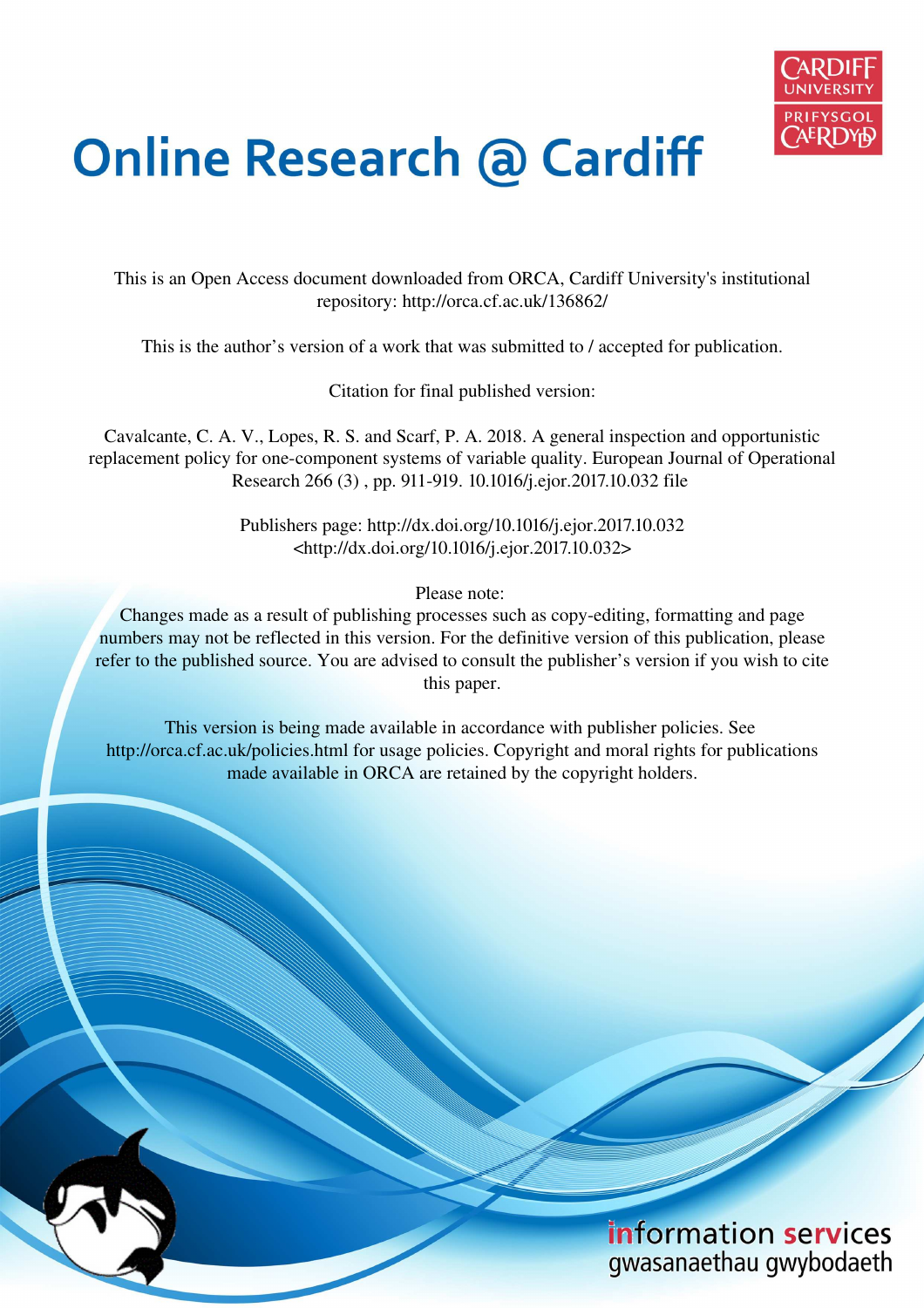# A general inspection and opportunistic replacement policy for onecomponent systems of variable quality

- C.A.V. Cavalcante, *Universidade Federal de Pernambuco, Department of Engineering Management, Recife PE, CEP:50740-550*, *Brazil* (email: cristiano@ufpe.br)
- R.S. Lopes, *Universidade Federal de Pernambuco, Department of Engineering Management, Recife PE, CEP:50740-550*, *Brazil* (email: [rodrigo.slopes@ufpe.br\)](mailto:rodrigo.slopes@ufpe.br)
- P. A. Scarf\*, *Salford Business School, University of Salford, Manchester M5 4WT, UK* (email: p.a.scar[f@salford.ac.uk\)](mailto:@salford.ac.uk)

\*corresponding author

**Abstract**: We model the influence of opportunities in a hybrid inspection and replacement policy. The base policy has two phases: an initial inspection phase in which the system is replaced if found defective; and a later wear-out phase that terminates with replacement and during which there is no inspection. The efficacy of inspection is modelled using the delay time concept. Onto this base model, we introduce events that arise at random and offer opportunities for cost-efficient replacement, and we investigate the efficacy of additional opportunistic replacements within the policy. Furthermore, replacements are considered to be heterogeneous and of variable quality. This is a natural policy for heterogeneous systems. Our analysis suggests that a policy extension that allows opportunities to be utilised offers benefit, in terms of cost-efficiency. This benefit is significant compared to those offered by age-based inspection or preventive replacement. In addition, opportunistic replacement may simplify maintenance planning.

Keywords: Maintenance modelling, reliability, delay time, mixtures.

#### 1 BACKGROUND

Preventive maintenance is widely accepted as an effective way of reducing the total cost of ownership of industrial assets (Xia et. al 2015). Maintenance management of industrial systems consists mostly of a variety of maintenance strategies, such as preventive maintenance, corrective maintenance, inspections and so on (Lee and Cha, 2016; De Almeida et al., 2015). The main objectives of maintenance management are related to increasing the reliability and availability of systems and to reducing the cost of maintenance (Berrade et al., 2013; Zheng, et al., 2016).

In a production system, some stops can create opportunities to do preventive maintenance at a lower cost or with less disruption than scheduled preventive maintenance (e.g. maintenance of a bottling sub-system on a soft-drinks production line when cold water supply is lost due to pump failure, Wang et al., 2000). Based on this idea, opportunistic maintenance policies have been developed (e.g. Dekker and Smeitink, 1991, Zheng, 1995; Tan and Kramer, 1996; Mohamed-Salah et al., 1999; Budai et al., 2006; Laggoune et al., 2010; Xia et al, 2016, Zhang and Zeng, 2017; Xia et al, 2017a). Opportunistic maintenance has been applied to several technical systems such as: wind turbines (e.g. Ding and Tian, 2011; Shafiee et al., 2015; Yildirim et al., 2017); gas turbine and compressor systems (e.g. Hu and Zhang, 2014); feed-water pump systems in nuclear power plants (e.g. Nilsson et. al., 2009); cogeneration systems (Cavalcante and Lopes, 2015); port transportation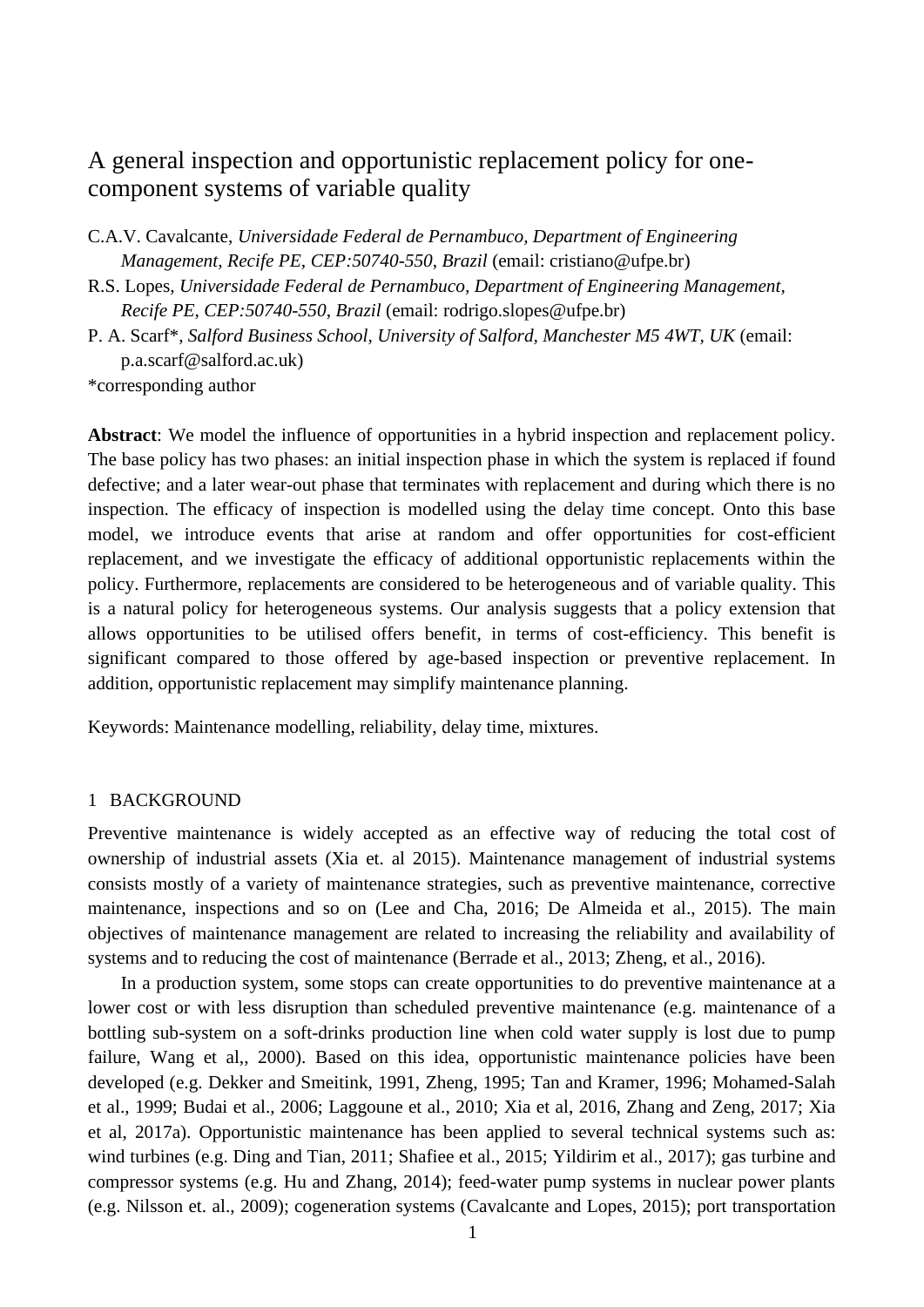systems (Xia et al., 2017b); and railway infrastructure (e.g. Garambaki et. al., 2016). Often, opportunities arise from economic and structural interdependencies among components or parts that constitute these technical systems (Dekker and Smeitink, 1991). However, opportunistic maintenance can be considered as distinct from grouped maintenance policies (Wildeman et al., 1997) that exploit similar interdependencies but which consider maintenance for groups of components or parts or sub-systems (Peng and Zhu, 2017). Grouped policies aim to optimise maintenance for each in the set of components (Vu et al., 2015), whereas opportunistic maintenance optimises maintenance for one or a few components using stoppages that arise due to others.

Also interesting is that opportunities might be considered in the context of inspection maintenance, modelled through the delay time concept of Christer (1999). This connection is not well developed in the literature and there are few articles that address it (Wang and Christer, 2003; Berrade et al., 2017). We build on this connection in this paper, developing a model that is more general than those researched to date.

For this new model, we develop expressions for the long run cost per unit time (Ross, 1996) or cost-rate. The models consider a single-component system that is periodically inspected up to age  $K\Delta$  (and replaced if it is defective), replaced at opportunities after age *S*, and replaced preventively at age *T*. Furthermore, components arise from a heterogeneous population (Scarf et al., 2009, Scarf and Cavalcante, 2010) in a way that represents variability in the quality of components or maintenance workmanship (e.g. between different, competing suppliers). The new policy is natural in these circumstances. Furthermore, because inspection has the function to reveal defects and as we are dealing with heterogeneous population, the larger is the proportion of weak components, the more important is the role of the inspection. The hybrid policy is a natural one in these circumstances as it has similarities to "burn-in" policies (Zhang et al., 2014). For the new policy we develop, we describe its behaviour over a range of model parameter settings that typically arise in practical applications.

The layout of this paper is as follows. First, we explicitly describe the system, the failure model, and the maintenance policy, and their assumptions. Cost-rates for the two policies are then developed and their respective graphical representations are illustrated. We analyse the costeffectiveness of proposed policies by comparing the cost-rate resulting for policies that are special cases of the proposed policies. A numerical example illustrates the performance of the different policy variations for a set of cost and reliability parameters. We finish with concluding remarks.

#### 2 THE MAINTENANCE POLICIES

#### 2.1 *Description of the technical system*

In maintenance modelling, the first thing that we should observe is the potential for practical contribution of a proposed model. Thus, the process of the construction of a model should begin with the observation of engineering practice, including an analysis of the feasibility of application (Scarf, 1997). One may observe specific situations for which appropriate maintenance policies are limited. This is the case for maintenance of a system composed of components from a heterogeneous population, which as already stated arises in many different contexts and where there exist decision problems regarding, for example, supplier selection (Berrade et al., 2012), quality of maintenance (Scarf and Cavalcante, 2012), reliability (Castet and Saleh, 2010), and analysis of failure warranty data (Attardi et al., 2005; Lee et al., 2016).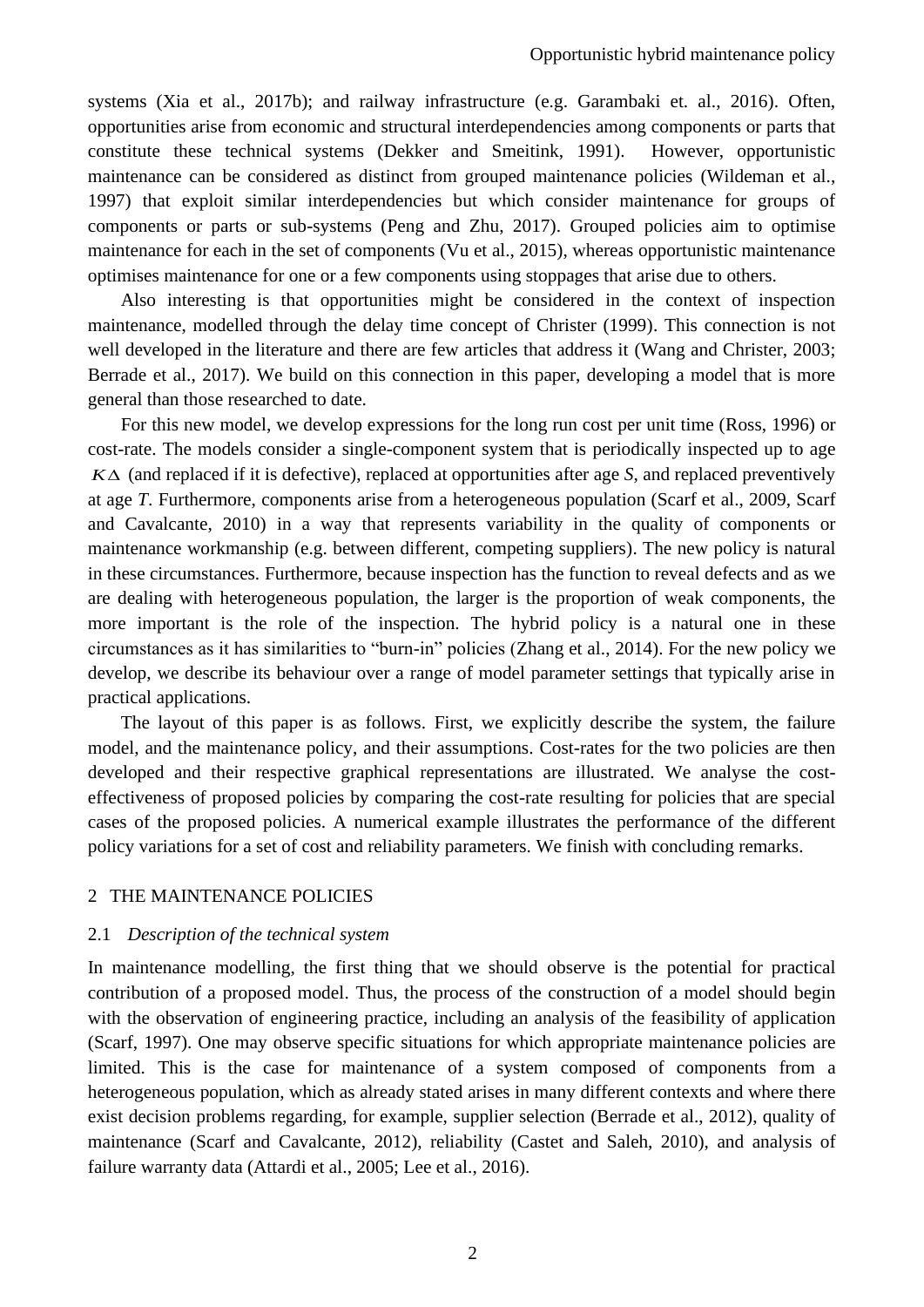With this in mind, we consider a single component system that comprises a component and a socket which together perform an operational function (Ascher and Feingold, 1984). The component can be in one of three states, good, defective or failed, and the time in the good state, *X* (time to defect or fault arrival), arises from a mixture distribution  $F_X(t) = pF_1(t) + (1 - p)F_2(t)$ . Here, *p* is a mixing parameter, so that components arise from a mixed population of "weak" and "strong" sub-populations.  $F_1$  and  $F_2$  follow any increasing failure rate (IFR) distributions, for example, Weibull distributions with characteristic lives  $\eta_1, \eta_2$  and shape parameters  $\beta_1, \beta_2 > 1$ . We denote the corresponding density and reliability function by  $f_X$  and  $\overline{F}_X$ . This notion of a mixed population of weak and strong components is a natural consideration in the context of the hybrid policy that we develop in this paper and define in section 2.2.

The system is a critical system so that failures are immediately revealed. Inspection on the other hand determines whether the system is good or defective. Replacement of the system corresponds to replacement of the component and renewal of the system. Events occur that provide opportunities for preventive replacement. Practically, these may arise in broadly two ways: those that are external to the system, such as temporary falls in demand; and those that arise in a multicomponent system of which the system of interest is one part. In the latter, we assume the single component system is stochastically independent of the rest of the system, so that the failure process of the single component system is independent of that of the rest of the system. The rest of the system is conceptually a complex system for which stoppages (opportunities) arise according to a Poisson process with rate  $\mu$ . External events are conceptually the same.

When the system is in the defective state, it continues to perform its operational function (e.g. a noisy but functioning bearing). The time in the defective state, *H* (the delay time) has density  $f_H(h)$  and distribution function  $F_H(h)$ , and *X* and *H* are statistically independent. Opportunities are independent of *X* and *H.* At replacement, the system age is set to zero. Thus replacement is renewal, and throughout the paper replacement and renewal are synonymous. We will also use the terms component and system interchangeably.

#### 2.2 *The maintenance policies*

The principal policy is as follows. From new, the system is inspected every *∆* time units until *K* or a defect is found at inspection or a failure occurs, whichever occurs soonest. Inspections are perfect in that the true state of the system is revealed at inspection. Further if the system survives beyond age  $K\Delta$ , then inspection ceases, and the system is replaced on failure or at age T or at the first opportunity that arises after age  $S(S \leq T)$ , whichever occurs soonest. Replacements are instantaneous. The policy has four decision variables:  $\Delta$ *, K, S,* and *T* (Figure 1). The cost parameters are defined in Table 1, which shows the principal notation.



Figure 1. Graphical representation of the policy. A defect arises at  $\circ$  at age *x* leading to failure  $\bullet$  *h* time units later;  $\blacktriangledown$  represents the arrival of an opportunity at time *z*.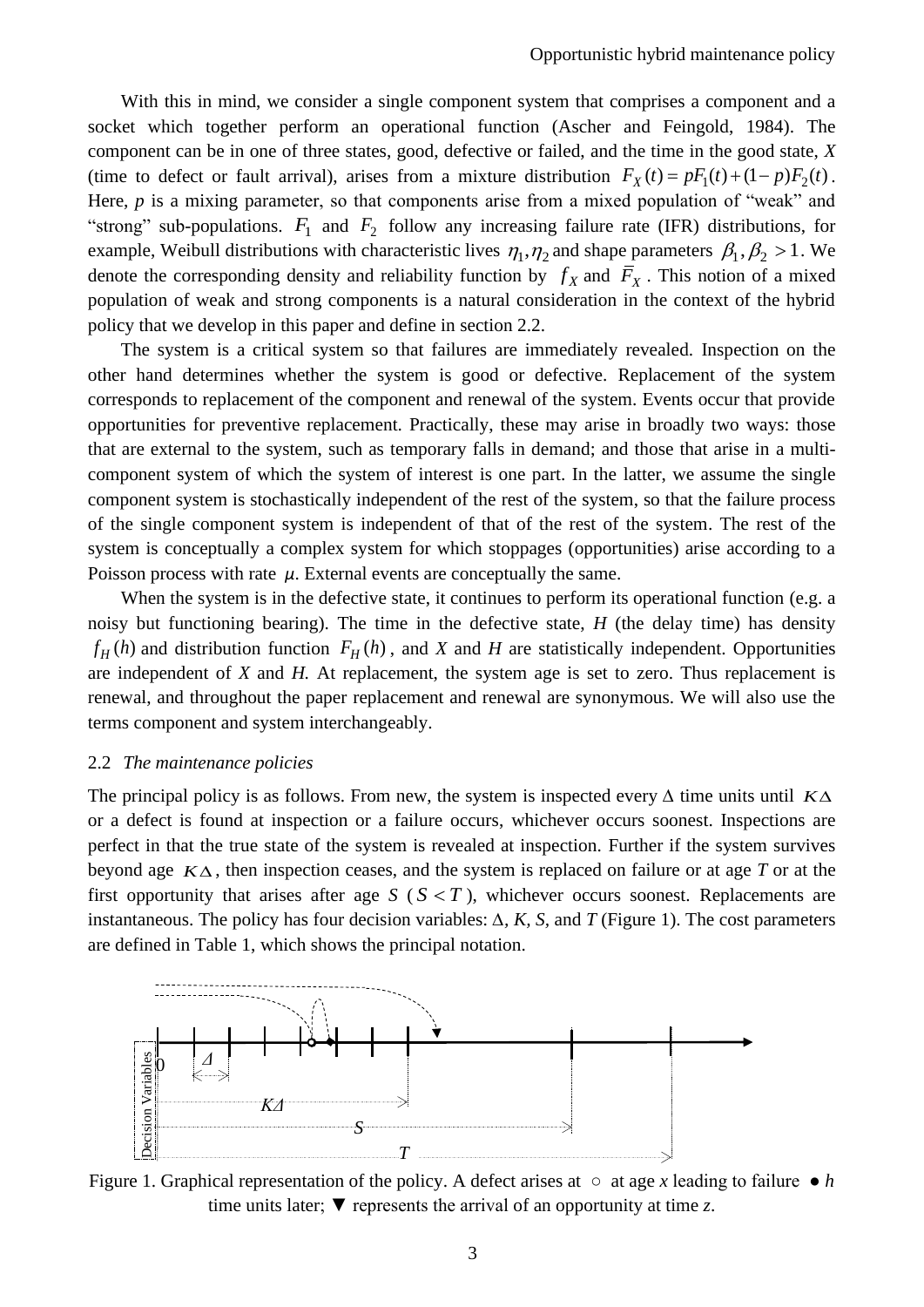#### Table 1. Notation

| $\Delta$         | Inspection interval                                                                                              |
|------------------|------------------------------------------------------------------------------------------------------------------|
| K                | Number of inspections                                                                                            |
| S                | Age threshold for opportunistic replacement                                                                      |
| T                | Age limit for preventive replacement                                                                             |
| $\boldsymbol{M}$ | In policy 2, M is such that $S = M\Delta$                                                                        |
| $F_X(.)$         | Time to defect arrival distribution                                                                              |
| $F_H(.)$         | Delay time distribution                                                                                          |
| $\beta_i$        | Weibull shape parameter for sub-population $i$                                                                   |
| $\eta_i$         | Weibull characteristic life for sub-population $i$                                                               |
| $\boldsymbol{p}$ | Mixing parameter                                                                                                 |
| $\lambda$        | Reciprocal of the mean of the delay time distribution                                                            |
| $\mu$            | Rate of arrival of opportunities                                                                                 |
| $C_{I}$          | Cost of an inspection                                                                                            |
| $C_{\rm R}$      | Cost of a replacement of a defective component and cost of a preventive<br>replacement of a component at age $T$ |
| $C_{\rm F}$      | Cost of a replacement of a failed component                                                                      |
| $C_{\Omega}$     | Cost of a preventive replacement at an opportunity, $C_{\rm O} < C_{\rm R} < C_{\rm F}$                          |
| $E(U_k)$         | Expected cost of a renewal cycle for policy $k$ , $k = 1, 2$ .                                                   |
| $E(V_k)$         | Expected length of a renewal cycle for policy $k$ , $k = 1, 2$ .                                                 |
| $C_{k,\infty}$   | Cost-rate for policy k, $k = 1, 2$                                                                               |

The innovation of this model is the consideration of the age threshold for opportunistic replacement *S*, whereby replacement is carried out at opportunities that arise during the wear-out phase  $(K\Delta, T)$ . In this way, the policy takes greater care in the initial life of an equipment and then in mid-life utilises opportunities for more cost-effective replacement. We call this policy 1 and study this in detail in the paper.

We also study a special case of policy 1 for which  $T = K\Delta$ , so that inspection is carried out through the entire life of the system, and  $S = M\Delta$  ( $0 < M \leq K$ ), so that opportunities that arise after the *M*-th inspection are utilised for replacement. This policy has three decision variables, *∆, K,*  and *M*. We call this policy 2.

Many other special cases of the principal policy arise. If  $S = T$ , then we have the policy proposed by Scarf et al.(2009), and opportunities are not utilised. If  $K = 0$ , then there is no inspection phase, and policy corresponds to opportunistic age based replacement (Scarf and Deara, 1998). If  $K = 0$  and  $S = T$ , then the policy is age based replacement with age replacement limit *T* (Barlow and Proschan, 1966). With,  $K = 0$  and  $T = \infty$  we have the opportunistic replacement policy (Dagpunar, 1996). If  $(K = \infty, S = T = \infty)$  then we have a pure inspection policy; this is the single component delay time model (Christer, 1987).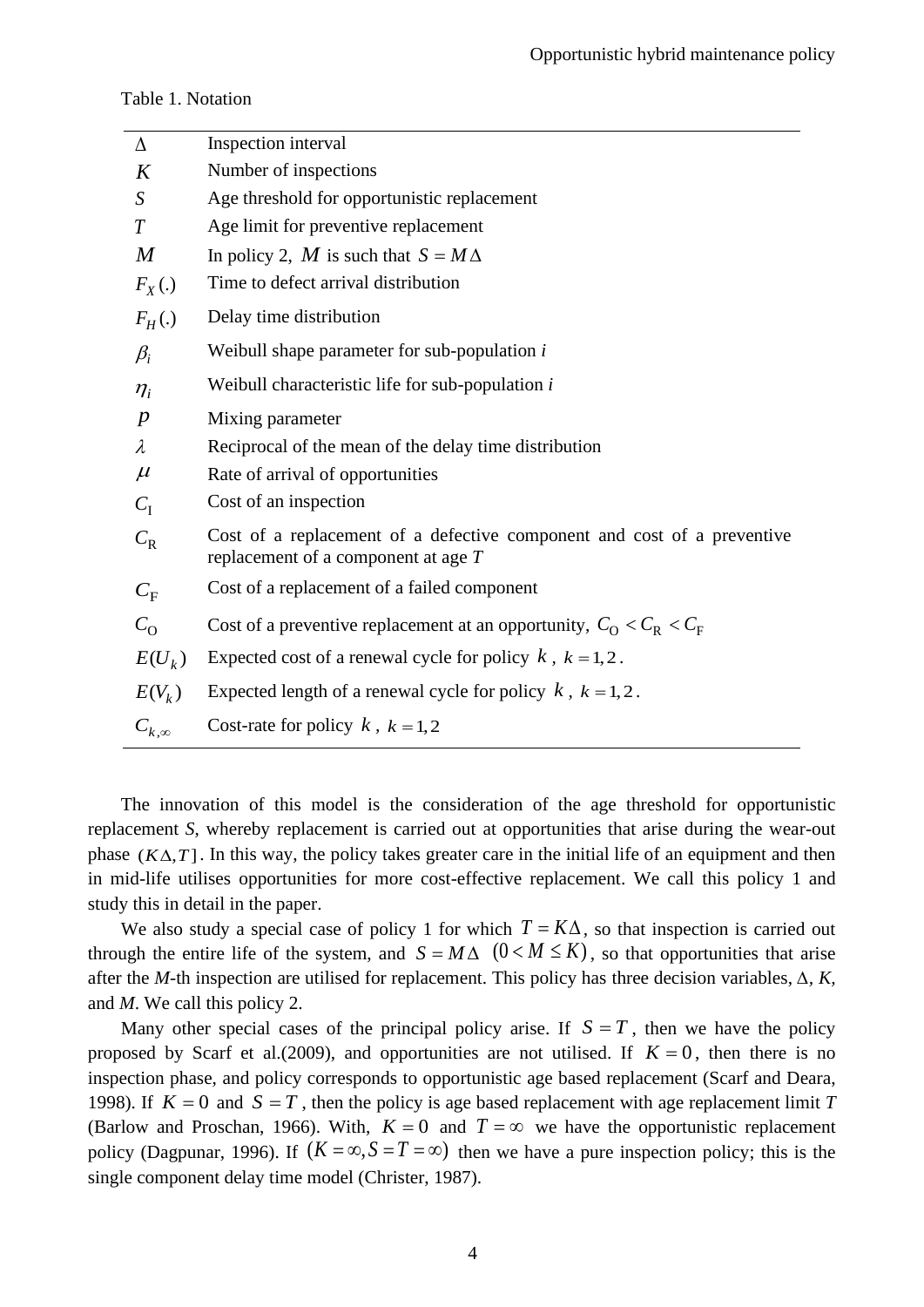Thus, articulating these special cases demonstrates that the policy has the flexibility to model inspection, and age based and opportunistic replacement. But more than this, in any practical situation one can let the cost parameters, the failure model parameters and the opportunity-rate determine which maintenance policy is most cost-efficient. Furthermore, for example, one can determine the relative cost-efficiency of inspection and non-inspection, or the relative costefficiency of a policy with an ultimate age limit for replacement  $(K, \Delta, S, T)$  and without  $(K, \Delta, S, T = \infty)$ .

The motivation for policy 2 is related to application in practice. The management of policy 2 is relatively simple, because it demands only the monitoring of the number of inspections since new, so that if an opportunity arises after the *M*-th inspection but before the final inspection at  $K\Delta$  it can be utilised. By definition, policy 1 must have a lower cost-rate that policy 2 (at their respective optima). However, the simpler management of policy 2 (or any other special case policy for that matter) may compensate for the increased cost.

#### 3 CALCULATION OF THE COST-RATE

#### 3.1 *Policy 1*

To develop the cost-rate, we calculate the probabilities of all renewal scenarios. The policy has four decision variables: *∆,* the inspection interval; *K,* the number of inspections in the inspection phase; *S*, the age threshold for opportunistic replacement; *T*, the age limit for replacement. The policy is fully defined in section 2.2. We can characterize the events related to four different kinds of renewal scenarios: scenarios related with failure (Figure 2); scenarios related with preventive replacement (Figure 3), and finally, scenarios related with opportunities (Figure 4).



Figure 2. Graphical representation of renewal on failure: (a) during the inspection phase, (b) in the wear out phase prior to the opportunity threshold *S*, (c) after the opportunity but before an opportunity arises and where the defect arises before *S*, and (d) the same but defect arising after *S.* 

○ denotes a defect arrival, ● denotes a failure. and ▼ the arrival of an opportunity.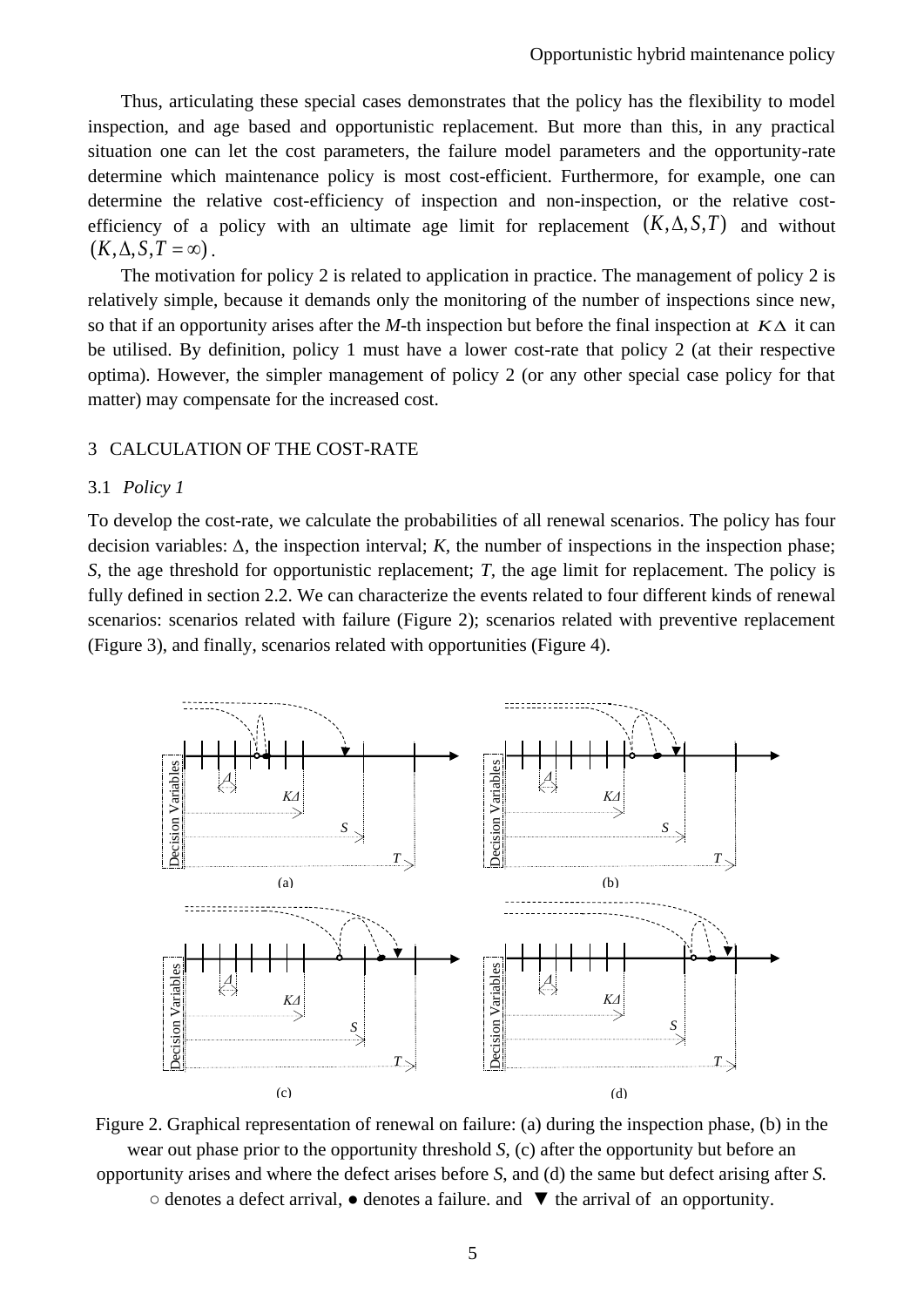

Figure 3. Graphical representation of renewal at preventive replacement: (a) at inspection, (b) at *T*  with defect arising before *S,* (c) at *T* with defect arising after *S* and before *T,* and (d) at *T* with no defect arising before *T.* 



Figure 4. Graphical representation of renewal at an opportunity: (a) where the notional failure occurs after *S* and before *T,* and (b) where the notional failure occurs after *T*.

A failure can occur in four different ways, wherein there is renewal on failure: during the inspection phase  $[0, K\Delta]$  (Figure 2a); after the inspection phase but before the limit age for opportunities, *S* (Figure 2b); after the age limit for opportunities *S* and with a defect that precedes *S*  (Figure 2c) and with a defect that follows *S* (Figure 2d).

The preventive replacement scenario also occurs in four different ways: at an inspection (Figure 3a); at the age limit for replacement *T* when a defect occurs before *S* (Figure 3b); at *T* when a defect occurs after *S* (Figure 4c); and at *T* when no defect arises (Figure 3d).

Renewal at an opportunity (that brings advantages associated with economy of scale of cost or availability of resources or zero additional downtime) arises in many ways, for example: wherein the opportunity arrives at age  $\zeta$  and a defect arises in  $(K\Delta, S)$  preceding a notional failure that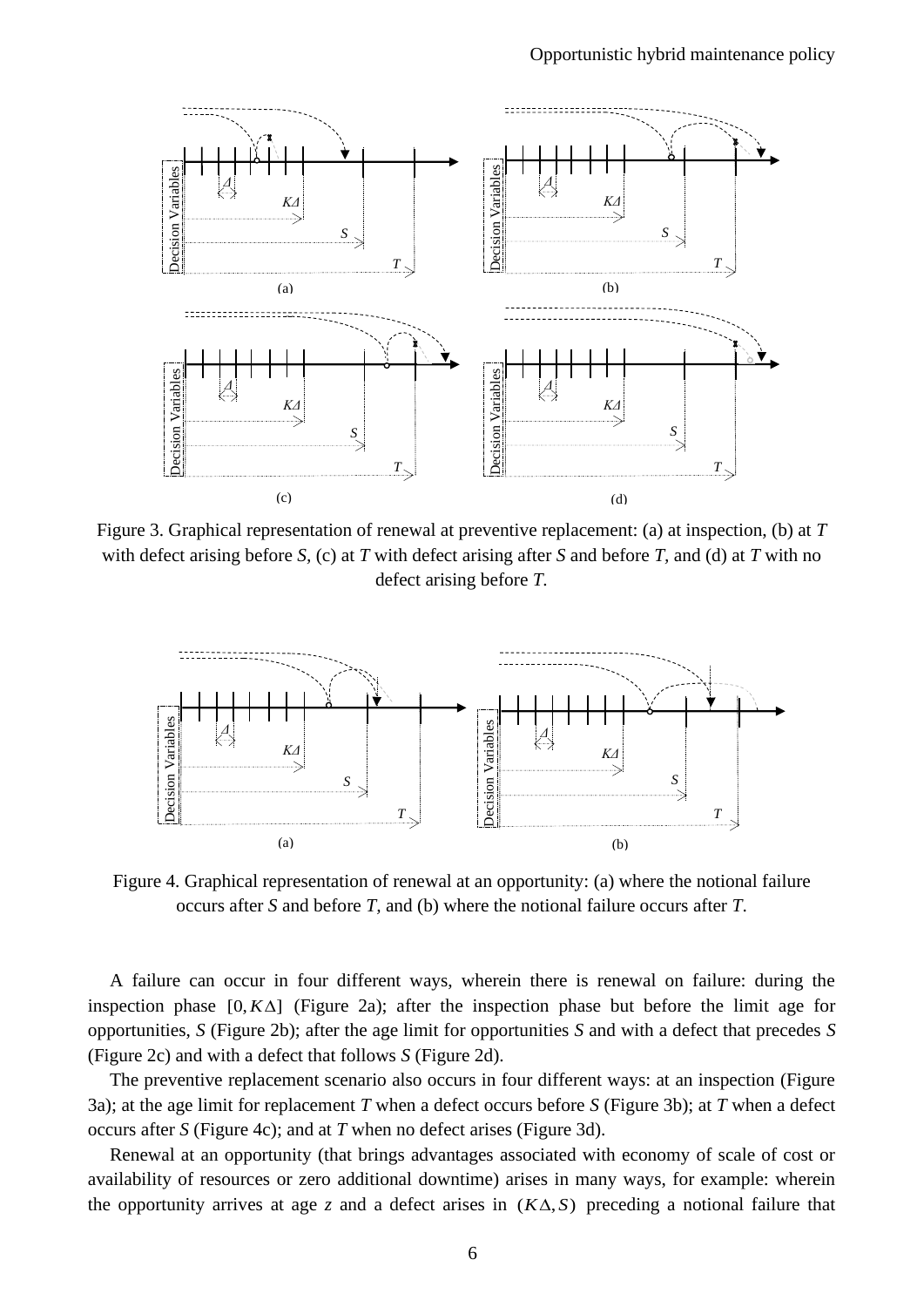would have occurred but for the opportunity (Figure 4a); and similarly but where the notional failure would not have occurred because preventive replacement at *T* precedes it and the opportunity is timely because the system is defective (Figure 4b).

Moving now to the calculations themselves, firstly, renewal occurs when a defect is found at any inspection during the inspection phase  $[0, K\Delta]$ . The probability of a renewal due to defect found at the *i*-th inspection is, for  $i = 1, ..., K$ ,

$$
P_{\mathrm{D}_i} = \int_{(i-1)\Delta}^{i\Delta} \overline{F}_H(i\Delta - x) f_X(x) \,\mathrm{d}x \,.
$$

This equation does not depend on *S* or *T* because  $T > S > K\Delta$ . This case corresponds to a defect arising in the *i–*th inspection interval and surviving to (not causing a failure by) the end of the interval, whereupon the defect is found (perfect inspection) and the component replaced (renewal).

Renewal occurs also if the system fails during the inspection phase. The probability of failure in the *i*-th inspection interval is, for  $i = 1, ..., K$ ,

$$
P_{\mathrm{F}_i} = \int_{(i-1)\Delta}^{i\Delta} F_H(i\Delta - x) f_X(x) \,\mathrm{d}x \,.
$$

Renewal on failure may also occur in the wear out phase  $(K\Delta, T)$ , with probability given by

$$
P_{F_{K+1}} = \int_{k\Delta}^{S} F_H(S-x) f_X(x) dx
$$
  
+ 
$$
\int_{k\Delta}^{S} \int_{S-x}^{T-x} e^{-\mu(x+h-S)} f_H(h) f_X(x) dh dx + \int_{S}^{T} \int_{0}^{T-x} e^{-\mu(x+h-S)} f_H(h) f_X(x) dh dx.
$$

The first term corresponds to a defect arising after  $K\Delta$  that in turn leads to failure before *S*. The second term corresponds to a defect arising after  $K\Delta$  that in turn leads to failure beyond *S* (but before *T*) and no opportunity arising between *S* and the age at failure  $x + h$ ; this is the probability  $e^{-\mu(x+h-S)}$ . The final term corresponds to a defect arising after *S* that in turn leads to failure (before *T*) and no opportunity arising between *S* and the age at failure  $x + h$ .

Replacement at an opportunity only occurs if an opportunity arrives before the time of failure or before the age of replacement, whichever is soonest, so that the probability of replacement at an opportunity is

$$
P_{\text{O}} = \int_{k\Delta}^{S} \left\{ \int_{S-x}^{T-x} (1 - e^{-\mu(x+h-S)}) f_{H}(h) \, \mathrm{d}h + (1 - e^{-\mu(T-S)}) \overline{F}_{H}(T-x) \right\} f_{X}(x) \, \mathrm{d}x + \int_{S}^{T} \left\{ \int_{0}^{T-x} (1 - e^{-\mu(x+h-S)}) f_{H}(h) \, \mathrm{d}h + (1 - e^{-\mu(T-S)}) \overline{F}_{H}(T-x) \right\} f_{X}(x) \, \mathrm{d}x + (1 - e^{-\mu(T-S)}) \overline{F}_{X}(T).
$$

Preventive replacement (renewal) at *T* occurs if and only if there is no defect before  $K\Delta$  and a defect, if it arises after  $K\Delta$ , survives to *T*, and no opportunities arise in [S,T]. This occurs with probability given by

$$
P_{\rm R} = e^{-\mu(T-S)} \left\{ \int_{k\Delta}^{T} \overline{F}_{H}(T-x) f_{X}(x) \, \mathrm{d}x + \overline{F}_{X}(T) \right\}.
$$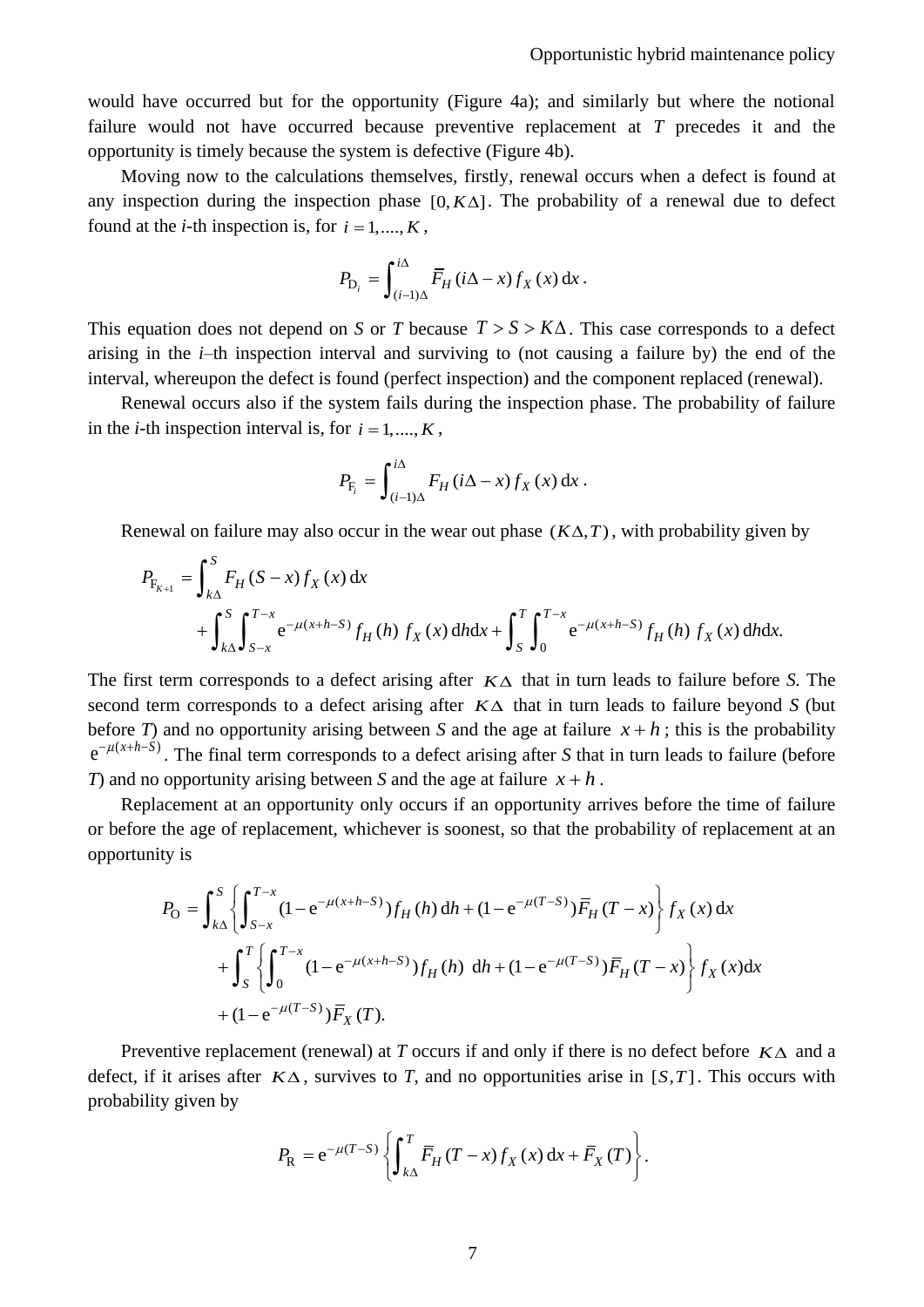With each renewal event there is a cost, and the expected cost of a renewal cycle is the sum of the products of the costs and their respective probabilities, so that

$$
E\{U_1(K,\Delta,S,T)\} = \sum_{i=1}^K \left\{ (C_R + iC_I)P_{D_i} + (C_F + (i-1)C_I)P_{F_i} \right\} + (C_F + KC_1)P_{F_{K+1}} + (C_O + KC_1)P_0 + (C_R + KC_1)P_R.
$$

The expected cycle length can be derived in a similar manner. We obtain

$$
E\{V_{1}(K,\Delta,S,T)\} = \sum_{i=1}^{K} \left\{ i\Delta \times P_{D_{i}} + \int_{(i-1)\Delta}^{i\Delta} \int_{0}^{i\Delta - x} (x+h)f_{H}(h) f_{X}(x) dh dx \right\} + \int_{k\Delta}^{S} \int_{0}^{S-x} (x+h)f_{H}(h) f_{X}(x) dh dx + \int_{k\Delta}^{S} \int_{S-x}^{T-x} (x+h)e^{-\mu(x+h-S)} f_{H}(h) f_{X}(x) dh dx + \int_{S}^{T} \int_{0}^{T-x} (x+h)e^{-\mu(x+h-S)} f_{H}(h) f_{X}(x) dh dx + \int_{k\Delta}^{S} \left\{ \int_{S-x}^{T-x} \left\{ \int_{0}^{x+h-S} (z+S)\mu e^{-\mu z} dz \right\} f_{H}(h) dh + \overline{F}_{H}(T-x) \left\{ \int_{0}^{T-S} (z+S)\mu e^{-\mu z} dz \right\} \right\} f_{X}(x) dx + \int_{S}^{T} \left\{ \int_{0}^{T-x} \left\{ \int_{0}^{x+h-S} (z+S)\mu e^{-\mu z} dz \right\} f_{H}(h) dh + \overline{F}_{H}(T-x) \left\{ \int_{0}^{T-S} (z+S)\mu e^{-\mu z} dz \right\} \right\} f_{X}(x) dx + \overline{F}_{X}(T) \left\{ \int_{0}^{T-S} (z+S)\mu e^{-\mu z} dz \right\} + T \times P_{R}.
$$

We can make use of the renewal reward theory (see e.g. Ross, 1996) to specify the long run cost per unit of time (or cost-rate)  $C_{1,\infty}(K, \Delta, S, T) = E(U_1) / E(V_1)$  which we use as the objective function to determine the optimum values of the decision variables.

#### 3.2 *Policy 2*

This policy is a special case of policy 1 and has three decision variables: *∆,* the inspection interval; and *M* and *K,* where *M∆* is the age threshold for opportunistic replacement and *K∆* is the age limit for replacement. The policy is fully defined in section 2.2. For policy 2, the calculation of the costrate is similar to policy 1 in principle. Without developing the preliminary calculations, we write down the expected cost of a cycle and the expected cycle length thus:

$$
E\{U_{2}(M,K,\Delta)\} = \sum_{i=1}^{M} \int_{(i-1)\Delta}^{i\Delta} \{(C_{R}+iC_{1})\overline{F}_{H}(i\Delta-x)+(C_{F}+(i-1)C_{1})F_{H}(i\Delta-x)\} dF_{X}
$$
  
+
$$
\sum_{i=M+1}^{K} \int_{(i-1)\Delta}^{i\Delta} \left\{(C_{R}+iC_{1})\overline{F}_{H}(i\Delta-x)e^{-\mu(i-M)\Delta}+(C_{F}+(i-1)C_{1})\int_{0}^{i\Delta-x} e^{-\mu(x+h-M\Delta)} dF_{H}\right\} dF_{X}
$$
  
+
$$
\sum_{i=M+1}^{K} (C_{0}+(i-1)C_{1})\int_{(i-1)\Delta}^{i\Delta} \left\{e^{-\mu(i-1-M)\Delta}\int_{0}^{i\Delta-x} (1-e^{-\mu(x+h-i\Delta)})dF_{H}\right\} dF_{X}
$$
  
+
$$
\sum_{i=M+1}^{K} (C_{0}+(i-1)C_{1})\int_{(i-1)\Delta}^{i\Delta} \left\{\overline{F}_{H}(i\Delta-x)e^{-\mu(i-1-M)\Delta}(1-e^{-\mu\Delta})\right\} dF_{X}
$$
  
+
$$
\sum_{i=M+1}^{K} (C_{0}+(i-1)C_{1})\overline{F}_{X}(K\Delta)e^{-\mu(i-1-M)\Delta}(1-e^{-\mu\Delta})+(C_{R}+KC_{1})\overline{F}_{X}(K\Delta)e^{-\mu(K-M)\Delta},
$$

(where here  $dF_X$  and  $dF_H$  are shorthand for  $f_X(x) dx$  and  $f_H(h) dh$  respectively), and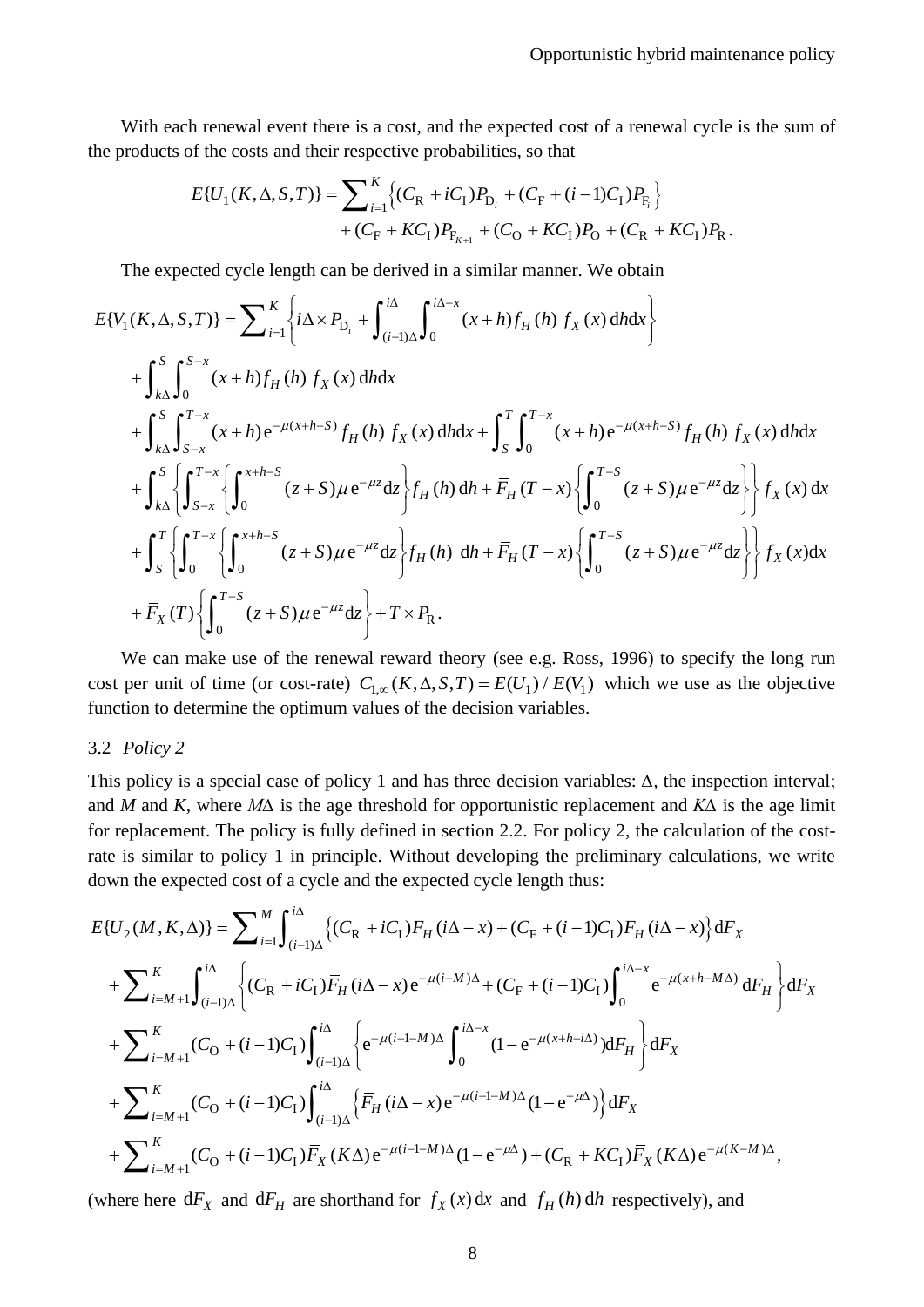$$
E\{V_{2}(M,K,\Delta)\} = \sum_{i=1}^{M} \int_{(i-1)\Delta}^{i\Delta} \left\{ i\Delta \overline{F}_{H}(i\Delta - x) + \int_{0}^{i\Delta - x} (x+h)f_{H}(h) dh \right\} dF_{X}
$$
  
+ 
$$
\sum_{i=M+1}^{K} \int_{(i-1)\Delta}^{i\Delta} \left\{ i\Delta \overline{F}_{H}(i\Delta - x) e^{-\mu(i-M)\Delta} + \int_{0}^{i\Delta - x} (x+h) e^{-\mu(x+h-M\Delta)} dF_{H} \right\} dF_{X}
$$
  
+ 
$$
\sum_{i=M+1}^{K} \int_{(i-1)\Delta}^{i\Delta} \left\{ \int_{0}^{i\Delta - x} \left\{ \int_{0}^{x+h-M\Delta} (z+M\Delta)\mu e^{-\mu z} dz \right\} dF_{H} \right\} dF_{X}
$$
  
+ 
$$
\sum_{i=M+1}^{K} \int_{(i-1)\Delta}^{i\Delta} \left\{ \overline{F}_{H}(i\Delta - x) \int_{0}^{i\Delta - M\Delta} (z+M\Delta)\mu e^{-\mu z} dz \right\} dF_{X}
$$
  
+ 
$$
\overline{F}_{X}(K\Delta) \left\{ K\Delta e^{-\mu(K-M)\Delta} + \int_{0}^{(K-M)\Delta} (z+M\Delta)\mu e^{-\mu z} dz \right\},
$$

and the long run cost per unit of time (cost-rate) is  $C_{2,\infty}(K, M, \Delta) = E(U_2) / E(V_2)$ .

#### 4 NUMERICAL EXAMPLE

Our purpose now is to investigate the effectiveness of the proposed maintenance policies. For the sake of this investigation we consider the cost of preventive replacement as our unit cost ( $C_R = 1$ ), so that all the other costs are relative to  $C_R$ . The parameters values used here are, for example, typical of commuter train components, such as train traction motor bearings (Scarf and Cavalcante, 2010) and power switches (Berrade et al., 2013). The results for policy 1 are shown in Table 2 and Figure 5.

Table 2. For policy 1, optimum values of decision variables and cost-rate for various values of the model parameters. Unit cost is the cost of preventive replacement,  $C_R$ . Time unit is one year.

| Case | $\beta_1$ | $\eta_1$ | $\beta_2$      | $\eta_2$ | $\boldsymbol{p}$ | $\mu$        | λ              | $C_{I}$ | $c_{\rm o}$  | $C_{\rm F}$ | Δ                                                   | $\boldsymbol{S}$ | $\boldsymbol{T}$         | K              | Cost-rate |
|------|-----------|----------|----------------|----------|------------------|--------------|----------------|---------|--------------|-------------|-----------------------------------------------------|------------------|--------------------------|----------------|-----------|
| 1    | 2.5       | 0.8      | 5              | 3.6      | 0.1              | 2            | $\mathbf 1$    | 0.03    | 0.5          | 5           | 0.61                                                | 1.86             | 3.28                     | $\overline{2}$ | 0.418     |
| 2    | 1.5       | 0.8      | 5              | 3.6      | 0.1              | 2            | 1              | 0.03    | 0.5          | 5           | 0.49                                                | 2.00             | 3.32                     | 4              | 0.421     |
| 3    | 5         | 0.8      | 5              | 3.6      | 0.1              | 2            | 1              | 0.03    | 0.5          | 5           | 0.97                                                | 1.83             | 3.31                     | 1              | 0.405     |
| 4    | 2.5       | 0.4      | 5              | 3.6      | 0.1              | 2            | 1              | 0.03    | 0.5          | 5           | 0.34                                                | 1.85             | 3.9                      | 2              | 0.414     |
| 5    | 2.5       | 1.6      | 5              | 3.6      | 0.1              | 2            | 1              | 0.03    | 0.5          | 5           | 1.38                                                | 1.68             | 3.27                     | 1              | 0.392     |
| 6    | 2.5       | 0.8      | $\overline{2}$ | 3.6      | 0.1              | 2            | 1              | 0.03    | 0.5          | 5           | 0.32                                                | 2.56             | 15.22                    | 8              | 0.565     |
| 7    | 2.5       | 0.8      | 5              | 3.6      | $\Omega$         | 2            | 1              | 0.03    | 0.5          | 5           | $-\!$                                               | 1.65             | $\hspace{0.05cm} \ldots$ | 0              | 0.316     |
| 8    | 2.5       | 0.8      | 5              | 3.6      | 0.2              | 2            | 1              | 0.03    | 0.5          | 5           | 0.52                                                | 2.15             | 3.39                     | 4              | 0.498     |
| 9    | $2.5\,$   | 0.8      | 5              | 3.6      | 0.1              | $\Omega$     | 1              | 0.03    | 0.5          | 5           | 0.47                                                | 3.07             | 3.07                     | 6              | 0.533     |
| 10   | 2.5       | 0.8      | 5              | 3.6      | 0.1              | $\mathbf{1}$ | 1              | 0.03    | 0.5          | 5           | 0.62                                                | 1.62             | 3.01                     | 2              | 0.461     |
| 11   | 2.5       | 0.8      | 5.             | 3.6      | 0.1              | 4            | 1              | 0.03    | 0.5          | 5           | 0.62                                                | 2.19             | 3.79                     | 3              | 0.390     |
| 12   | 2.5       | 0.8      | 5              | 3.6      | 0.1              | 2            | 0.5            | 0.03    | 0.5          | 5           | 1.03                                                | 2.04             | 3.88                     | 1              | 0.354     |
| 13   | 2.5       | 0.8      | 5              | 3.6      | 0.1              | 2            | $\overline{2}$ | 0.03    | 0.5          | 5           | 0.43                                                | 1.72             | 3.02                     | 3              | 0.485     |
| 14   | 2.5       | 0.8      | 5              | 3.6      | 0.1              | 2            | $\infty$       | 0.03    | 0.5          | 5           | $\hspace{0.05cm} -\hspace{0.05cm} -\hspace{0.05cm}$ | 1.56             | $\infty$                 | $\Omega$       | 0.693     |
| 15   | 2.5       | 0.8      | 5              | 3.6      | 0.1              | 2            | 1              | 0.015   | 0.5          | 5           | 0.46                                                | 1.94             | 3.28                     | 4              | 0.395     |
| 16   | 2.5       | 0.8      | 5              | 3.6      | 0.1              | 2            | 1              | 0.05    | 0.5          | 5           | 0.99                                                | 1.84             | 3.32                     | 1              | 0.432     |
| 17   | 2.5       | 0.8      | 5              | 3.6      | 0.1              | 2            | 1              | 0.03    | 0.25         | 5           | 0.56                                                | 1.59             | 3.54                     | 2              | 0.316     |
| 18   | 2.5       | 0.8      | 5              | 3.6      | 0.1              | 2            | 1              | 0.03    | $\mathbf{1}$ | 5           | 0.48                                                | 3.12             | 3.12                     | 6              | 0.533     |
| 19   | 2.5       | 0.8      | 5              | 3.6      | 0.1              | 2            | 1              | 0.03    | 0.5          | 2.5         | 1.01                                                | 2.20             | 4.85                     | 1              | 0.323     |
| 20   | 2.5       | 0.8      | 5              | 3.6      | 0.1              | 2            | 1              | 0.03    | 0.5          | 10          | 0.31                                                | 1.85             | 2.81                     | 6              | 0.526     |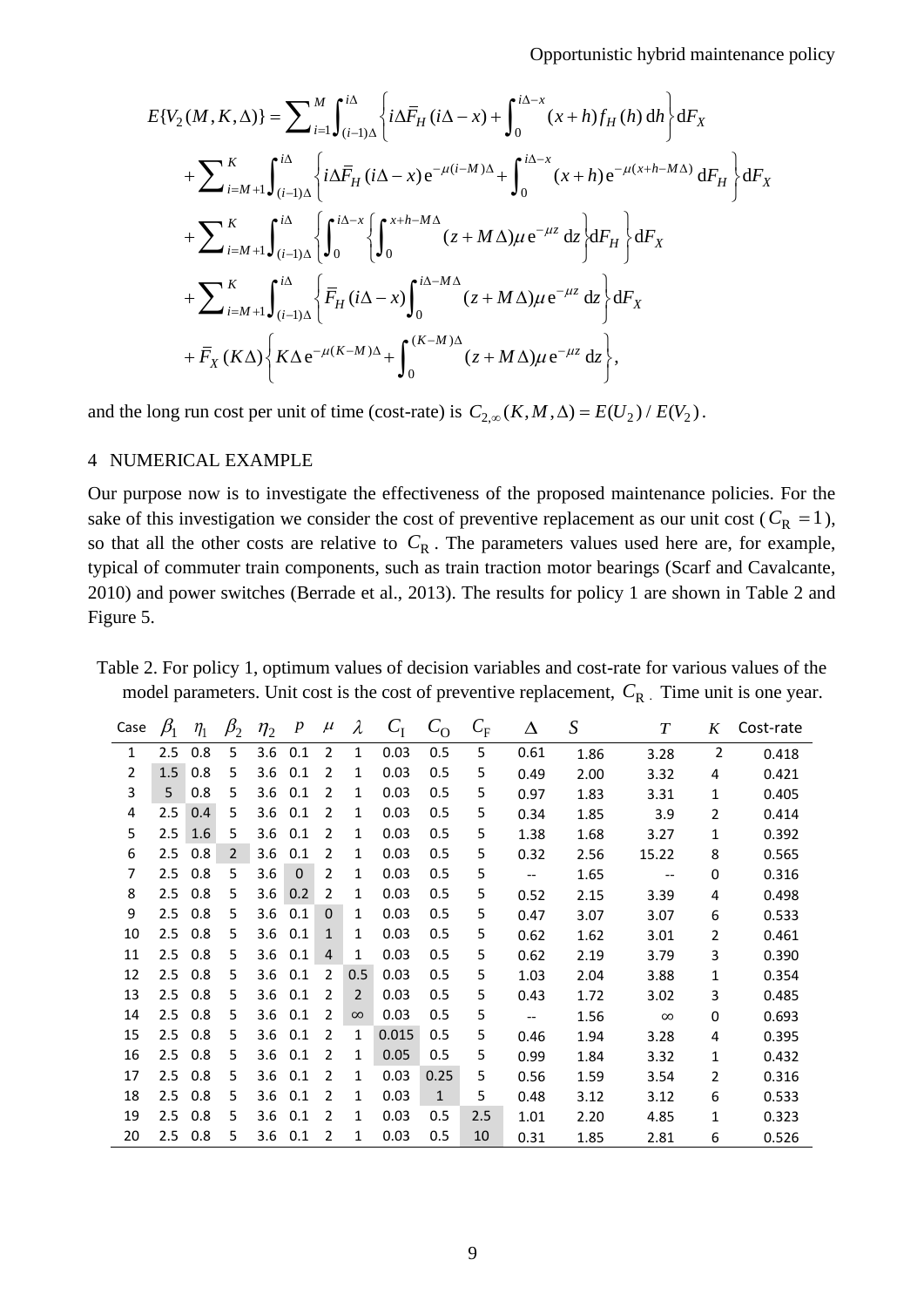

Figure 5. For policy 1, cost-rate versus (a) age at preventive replacement *T,* (b) interval between inspections  $\Delta$ , (c) threshold age for opportunity *S*, for  $K = 1$  (——),  $K = 2$  (——),  $K = 3$  (-----);  $K=4$  ( $-$ ); other decision variables held in turn at their respective optimum values; parameter values as case 1:  $\beta_1 = 2.5$ ,  $\eta_1 = 0.8$ ,  $\beta_2 = 5$ ,  $\eta_2 = 3.6$ ,  $p = 0.1$ ,  $\mu = 2$ ,  $\lambda = 1$ ,  $C_1 = 0.03$ ,  $C_{\Omega} = 0.5$ ,  $C_{\text{F}} = 5$ ,  $C_{\text{R}} = 1$ .

Figure 5 shows that the cost-rate is most sensitive to the age limit for opportunities, *S,* (a 10% deviation from the optimum policy increases the cost-rate by 10% approximately) and least sensitive to *T* (a 10% deviation increases the cost-rate by 2.5%)*.* This immediately indicates that utilising opportunities offers a significant cost advantage. Also, Figure 5b indicates that the inspection decision variables,  $K$  and  $\Delta$ , interact in a way that preserves the length of the inspection period,  $K\Delta$ , as we might expect.

The effect of heterogeneity in the population through the mixing parameter, *p*, has a large influence on the results for policy 1. The use of the value  $p = 0.1$  in the base case is justified in Scarf and Cavalcante (2012), and values in the range 0.15-0.2 have been suggested for pump installations (Gales, 2015). Overall, we see in Table 2 that as *p* increases, inspection intensifies, with more inspections more often. Component heterogeneity demands flexibility of the policy as it adapts to different levels of heterogeneity, from intense inspection to no inspection at all. Scarf et al. (2009) showed that as the distributions that model the different lifetime sub-populations separate the optimum policy can handle this separation by combining what is more effective for each subpopulation: intense inspections at the beginning of system life, like a burn-in process; and nonaction until the limit for preventive maintenance *T*. This can be observed in the cases 1, 7, and 8 of the Table 2. Introducing the age threshold for opportunities increases the adaptability of the policy further still. As the cost of an opportunistic replacement,  $C_{\Omega}$ , decreases (cases 18 to 1 to 17), we can see a clear change in the best policy: the inspection frequency decreases and the number of inspections decreases while the age limit for preventive replacement, *T*, increases, so that the policy becomes less intrusive with less inspection and with a longer window of opportunity  $(S, T)$ . Also, as opportunities become more frequent (case 11), the age limit for preventive replacement, *T*, increases. Thus, increasing opportunities tends to postpone preventive maintenance, depending on the opportunity parameters; when  $C_{\Omega}$  is small and  $\mu$  is large,  $T = \infty$ , so that preventive replacement is no longer necessary. It is interesting to note that this effect is also observed when the arrival of the defects for strong components is less predictable (small  $\beta_2$ , case 6). Thus, sometimes the best policy is only to await an opportunity. This may also provide additional benefit for maintainers because opportunities may arise from scheduled interventions on other parts of the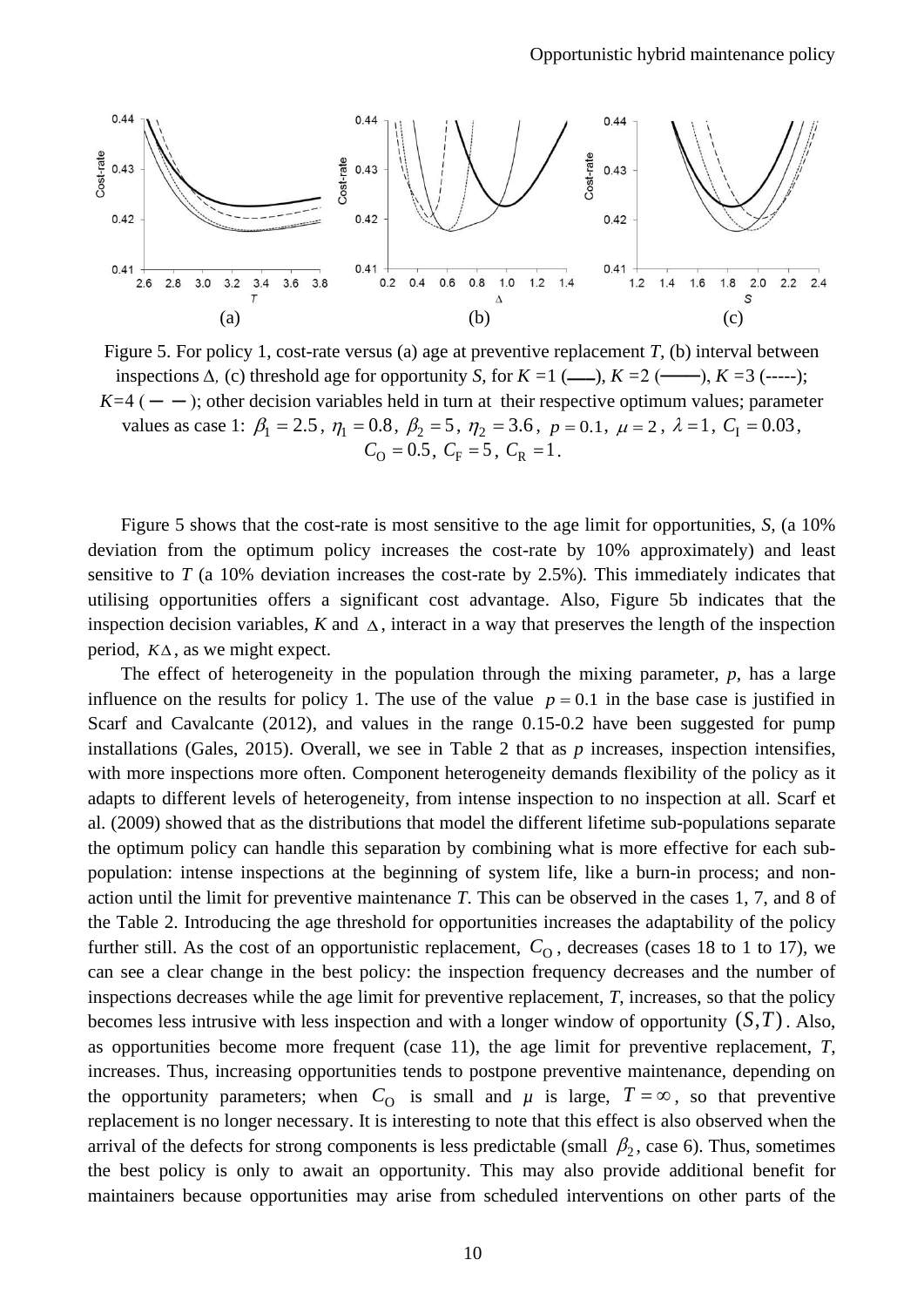same plant. Nonetheless, this demonstrates further the greater flexibility of this opportunistic policy over the policy without opportunity. Finally, we can see that when  $C_{\text{O}} = C_{\text{R}}$  (case 18) or  $\mu = 0$ (case 9), the window of opportunity reduces to zero, as we would expect.

The mean delay time  $1/\lambda$  also has an important influence on the results. If the power of the observation or diagnosis of a defect becomes restricted, reflected in a decreasing mean delay time (increasing  $\lambda$ , case 12 to 1 to 13 and 14), the age threshold to enjoy an opportunity *S*, decreases, wherein opportunities for replacement are utilised in earlier life. Thus, opportunistic maintenance can be used to compensate for less precision in knowledge about the state of the system. In the limit (case 14), when there is no information about defects (zero delay time), the best policy is opportunistic replacement. Further, it is interesting that the influence of  $\lambda$  on  $K^*$  is non-monotonic; initially  $K^*$  increases with  $\lambda$ , but then for very large  $\lambda$  inspection becomes ineffective.

Finally, in relation to Table 2, we make some brief points. Comparison of cases 1-5 shows that the base case is an interesting case. Sensitivity to cost parameters is somewhat predictable: greater failure cost (case 19 to 1 to 20) leads to less inspection; cheaper inspection cost (cases 16 to 1 to 15) leads to more inspections.

Table 3 compares the full policy (policy 1) with a number of restricted policies, including policy 2, which itself allows for opportunities to be utilised but in a manner that is easier to manage. These comparisons are presented for some of the more interesting cases. Broadly speaking, it is the cost-rate comparisons that are most interesting here. These demonstrate the comparative economic benefits of these competing policies. Cost-rate differences in the base case are quite large (Figure 6). Here, both the pure inspection policy and the pure age based replacement policy are costinefficient (approximately 50% more expensive), but that an opportunistic policy is closer to the most flexible policy. Of course, this is to an extent determined by the relative cost of replacement at opportunity  $C_{\Omega}$ . Nonetheless, it underlines the usefulness of this policy extension. Another point is that policy 2 appears more sensitive than policy 1 to some parameter changes. An example can be seen on cases 19 and 20, where the variation in the cost of failure leads to a large change in the policy: from  $K = 3$ , and  $M = 2$  in the base case to  $K = 8$  and  $M = 6$  when  $C_F$  doubles.



Figure 6. Cost-rate for various special cases of policy 1: versus Δ for pure inspection policy, *K*=∞, (←←––);versus *T* for age based replacement, *K*=0, *S*=*T*, ←––); versus *S* for opportunistic replacement, *K*=0, *T*=  $\infty$ , (——); versus *T* for policy 1 with *K* = 2 ( — – ). Other decision variables are held in turn at their respective optimum values; parameter values as case 1 (see Table 2)*.*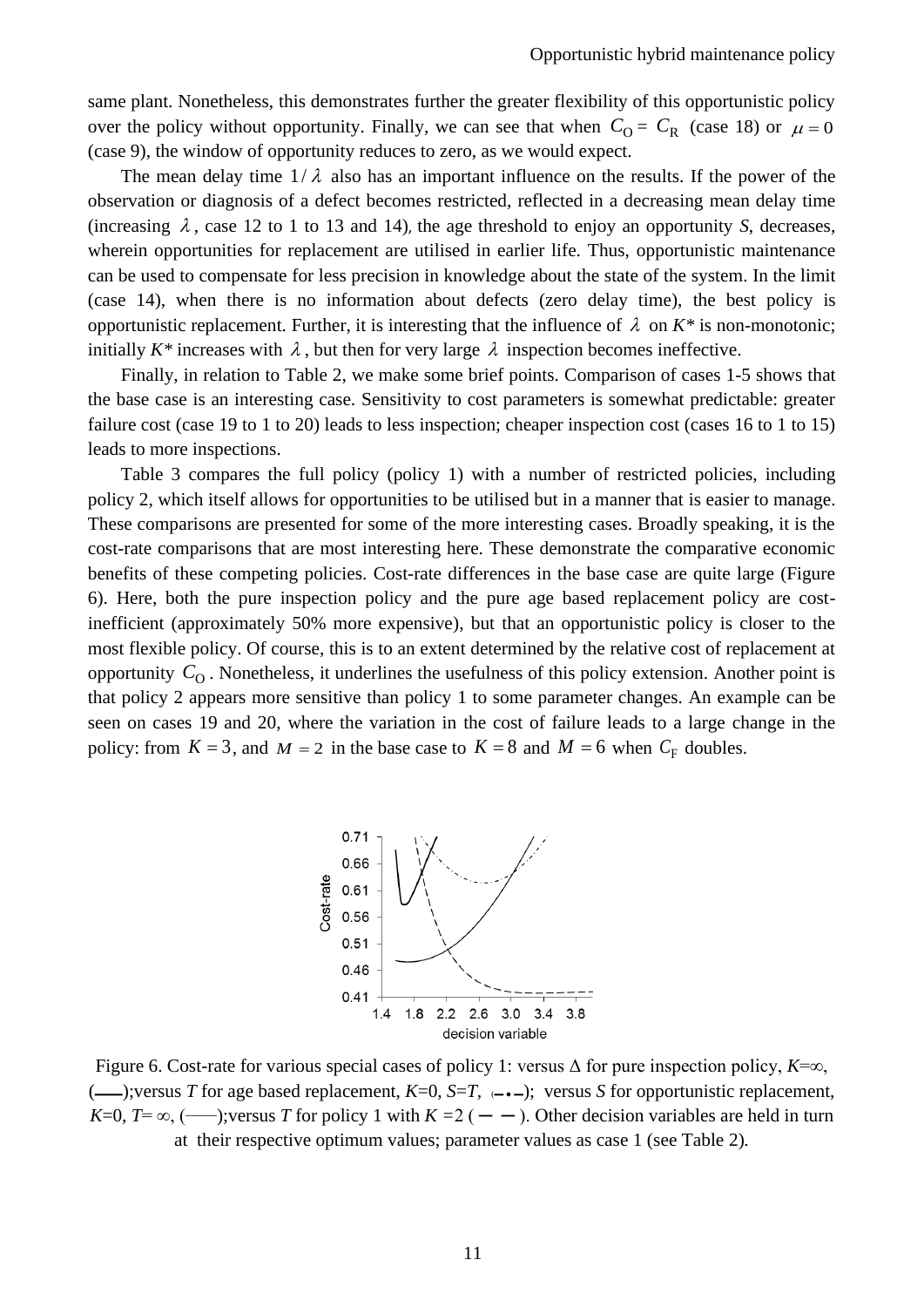Table 3. Comparison of policies 1 and 2 and special cases: policy (*K,*Δ*,T*) (Scarf et al., 2009); opportunistic replacement (Dagpunar, 1996); pure delay time inspection (Christer, 1999), age based replacement; and corrective (failure based) replacement. Comparisons are made for some of the numbered cases of Table 2.

|      | Policy 1    |      |      |    |      | Policy 2      |      |   |      |   |           | Policy $(K, \Delta, T)$ |      |      |    |      | Opportunistic<br>Replacement<br>$K=0$ . T= $\infty$ |      | Pure inspection<br>$K=\infty$ , $S=\infty$ |      | Age based<br>replacement<br>$K=0$ , T=S |        | Corrective<br>replacement<br>$K=0, T= S=\infty$ |               |
|------|-------------|------|------|----|------|---------------|------|---|------|---|-----------|-------------------------|------|------|----|------|-----------------------------------------------------|------|--------------------------------------------|------|-----------------------------------------|--------|-------------------------------------------------|---------------|
| case | Δ           | S    |      | К  | ΚΔ   | Cost-<br>rate | Δ    | М | MΔ   | К | $K\Delta$ | Cost-<br>rate           | Δ    |      | К  | ΚΔ   | Cost-<br>rate                                       | S    | Cost-<br>rate                              | Δ    | Cost-<br>rate                           | $\tau$ | Cost-<br>rate                                   | Cost-<br>rate |
| 1    | 0.61        | 1.86 | 3.28 | 2  | 1.21 | 0.418         | 1.02 |   | 2.04 | 3 | 3.06      | 0.427                   | 0.47 | 3.07 | 6  | 2.82 | 0.533                                               | 1.73 | 0.476                                      | 0.25 | 0.581                                   | 2.66   | 0.624                                           | 1.236         |
| 7    |             | 1.65 |      | 0  | 0    | 0.316         | 1.75 |   | 1.75 | 2 | 3.50      | 0.318                   | 2.32 | 2.74 |    | 2.32 | 0.460                                               | 1.65 | 0.316                                      | 0.26 | 0.546                                   | 2.56   | 0.478                                           | 1.161         |
| 8    | 0.52        | 2.15 | 3.39 | 4  | 2.08 | 0.498         | 0.76 | 3 | 2.28 | 4 | 3.04      | 0.520                   | 0.34 | 3.29 | 9  | 3.06 | 0.589                                               | 1.82 | 0.647                                      | 0.24 | 0.623                                   | 2.76   | 0.780                                           | 1.321         |
| 9    | $\mid$ 0.47 | 3.07 | 3.07 | 6  | 2.81 | 0.533         | 0.39 |   | 0.39 | 8 | 3.13      | 0.545                   | 0.47 | 3.07 | 6  | 2.81 | 0.533                                               |      | 1.236                                      | 0.25 | 0.581                                   | 2.66   | 0.624                                           | 1.236         |
| 11   | 0.61        | 1.86 | 3.28 | 2  | 1.21 | 0.418         | 1.02 | 2 | 2.04 | 3 | 3.07      | 0.426                   | 0.47 | 3.07 | 6  | 2.82 | 0.533                                               | 1.73 | 0.476                                      | 0.25 | 0.581                                   | 2.66   | 0.624                                           | 1.236         |
| 12   | 1.03        | 2.04 | 3.88 |    | 1.03 | 0.354         | 1.12 |   | 2.24 |   | 3.35      | 0.365                   | 0.73 | 3.29 | 4  | 2.92 | 0.473                                               | 1.92 | 0.385                                      | 0.37 | 0.499                                   | 2.89   | 0.533                                           | 0.991         |
| 14   | 0.46        | 1.89 | 3.13 | 4  | 1.84 | 0.458         | 0.97 |   | 1.94 | 3 | 2.92      | 0.469                   | 0.39 | 2.95 |    | 2.73 | 0.573                                               | 1.67 | 0.529                                      | 0.21 | 0.641                                   | 2.57   | 0.673                                           | 1.347         |
| 15   | 0.46        | 1.93 | 3.27 | 4  | 1.83 | 0.391         | 1.01 | 2 | 2.02 | 3 | 3.03      | 0.411                   | 0.21 | 3.47 | 16 | 3.36 | 0.480                                               | 1.73 | 0.476                                      | 0.16 | 0.496                                   | 2.66   | 0.624                                           | 1.236         |
| 16   | 0.99        | 1.84 | 3.32 | -1 | 0.99 | 0.432         | 1.03 | 2 | 2.06 | 3 | 3.10      | 0.443                   | 0.84 | 2.92 |    | 2.52 | 0.562                                               | 1.73 | 0.476                                      | 0.34 | 0.649                                   | 2.66   | 0.624                                           | 1.236         |
| 17   | 0.56        | 1.59 | 3.54 | 2  | 1.12 | 0.316         | 0.98 | 2 | 1.96 | 3 | 2.93      | 0.346                   | 0.47 | 3.07 | 6  | 2.82 | 0.533                                               | 1.22 | 0.360                                      | 0.25 | 0.581                                   | 2.66   | 0.624                                           | 1.236         |
| 18   | 0.48        | 3.12 | 3.18 | 6  | 2.86 | 0.533         | 0.46 | 6 | 2.76 |   | 3.21      | 0.543                   | 0.47 | 3.07 | 6  | 2.82 | 0.533                                               | 2.15 | 0.661                                      | 0.25 | 0.581                                   | 2.66   | 0.624                                           | 1.236         |
| 19   | 1.01        | 2.20 | 4.85 | 1  | 1.01 | 0.323         | 1.18 |   | 2.36 | 3 | 3.54      | 0.338                   | 1.00 | 3.46 | 3  | 3.00 | 0.441                                               | 2.15 | 0.331                                      | 0.50 | 0.464                                   | 3.17   | 0.461                                           | 0.618         |
| 20   | 0.31        | 1.85 | 2.81 | 6  |      | 1.85 0.526    | 0.33 | 6 | 1.98 | 8 | 2.63      | 0.552                   | 0.29 | 2.81 | 9  | 2.61 | 0.631                                               | 1.22 | 0.720                                      | 0.16 | 0.726                                   | 2.32   | 0.881                                           | 2.472         |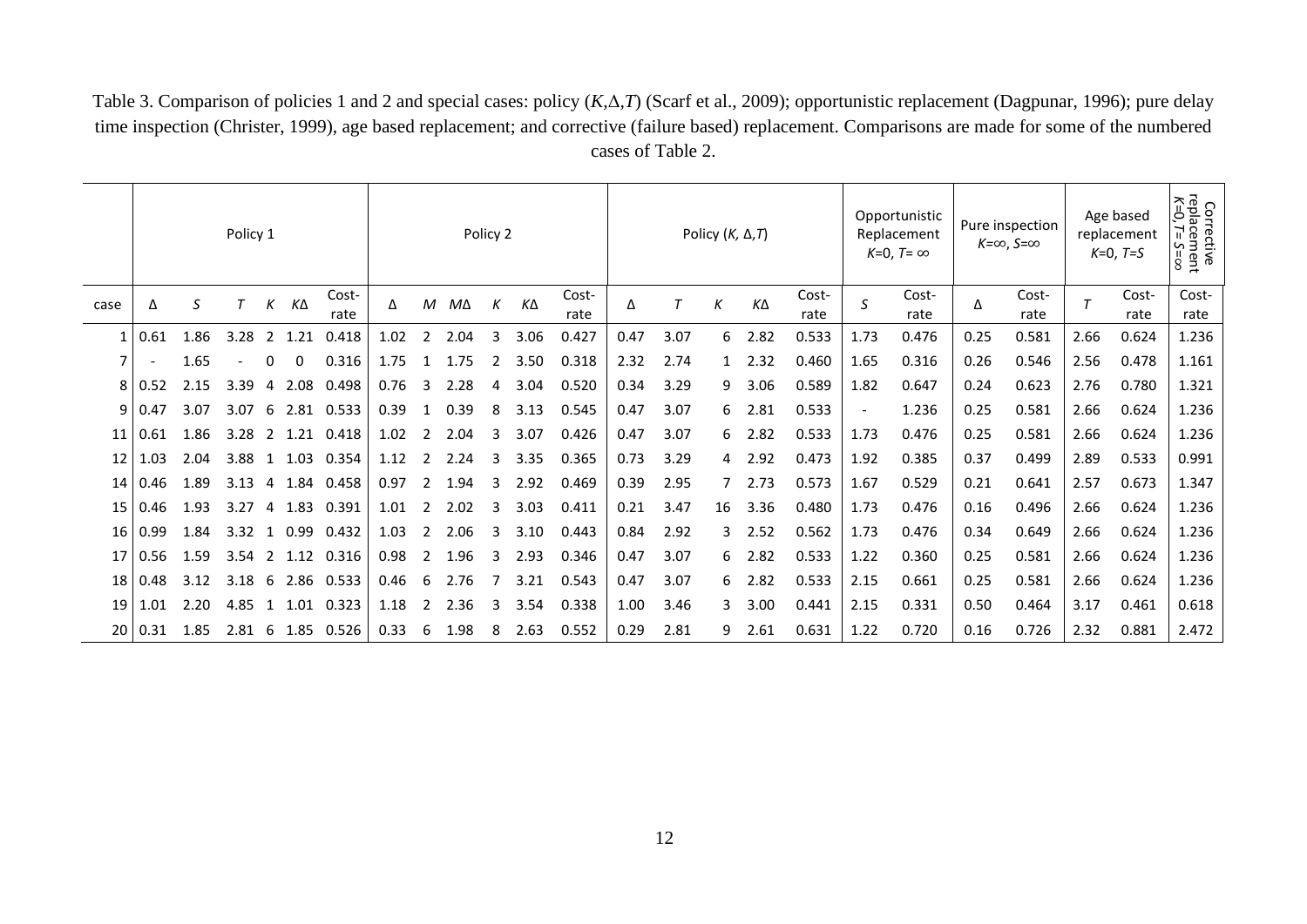The benefit of policy 1 over other policies can be analysed for individual parameters. Figure 7 shows the percentage cost-reduction for different values of  $\mu$  (Figure 7a) and  $p$  (Figure 7b) for each policy, with other parameters at values in the base case. Figure 7a shows that as the opportunity rate increases the cost-benefit of policy 1 increases, except in comparison to the pure opportunistic replacement policy, as we would expect. The advantage over policy 2 is only slight however, indicating that this simpler policy may be the most appropriate for practice. For Figure 7b the picture is complicated. Nonetheless, it appears that while the cost-benefit of inspection increases with increasing *p*, the utilisation of opportunities has decreasing cost-benefit. This is likely because for large *p* (poor quality replacement at its most extreme) inspection becomes the dominant maintenance action. Thus utilisation of opportunities then is relatively more important provided *p* is not too large*.* 



Figure 7. Cost reduction (%) for policy 1 compared to policies that are special cases: (a) as a function of *μ*, (b) as an function of *p*. Policy 2 (*S=MΔ, T=KΔ*) ( $\text{---}$ ); opportunistic replacement  $(K=0, T=\infty)$  (— $\bullet\bullet\bullet$ ); age based replacement  $(K=0, S=T)$  (— $\bullet\bullet\bullet$ ); corrective maintenance  $(K=0, T=0)$  $\infty$ , S= $\infty$ ) (— — —); pure inspection (*K*= $\infty$ ) (...); policy (*K*, *Δ*, *T*) (*S*=*T*) (——).

#### 5 CONCLUSION

We analyse an opportunistic replacement policy that is a generalisation of a hybrid inspection and replacement policy proposed by Scarf et al. (2009). In addition to preventive replacement at the end of the wear-out phase at age *T,* the policy allows preventive replacement to take place opportunistically, at a cost discount, any time after age *S*. Such opportunities may arise as the results of stoppages, planned or unplanned, to a plant of which the system under consideration is a part. In this way, the opportunistic policy may simplify maintenance planning since such opportunities may arise with less uncertainty than scheduled age-based replacements. This is because age-based replacements do not occur periodically, unlike block replacements. The hybrid policy is a natural one where replacements are of variable quality and in the extended policy we persist with this notion of heterogeneous component lifetimes.

We determine the long run cost per unit time (cost-rate) for the policy and a simpler hybrid opportunistic policy. We illustrate these policies using a numerical example. In part, we compare, in cost-rate terms, the principal policy with a number of policies that are special cases including the hybrid policy, the simpler hybrid opportunistic policy, age-based replacement; pure inspection, and pure opportunistic replacement.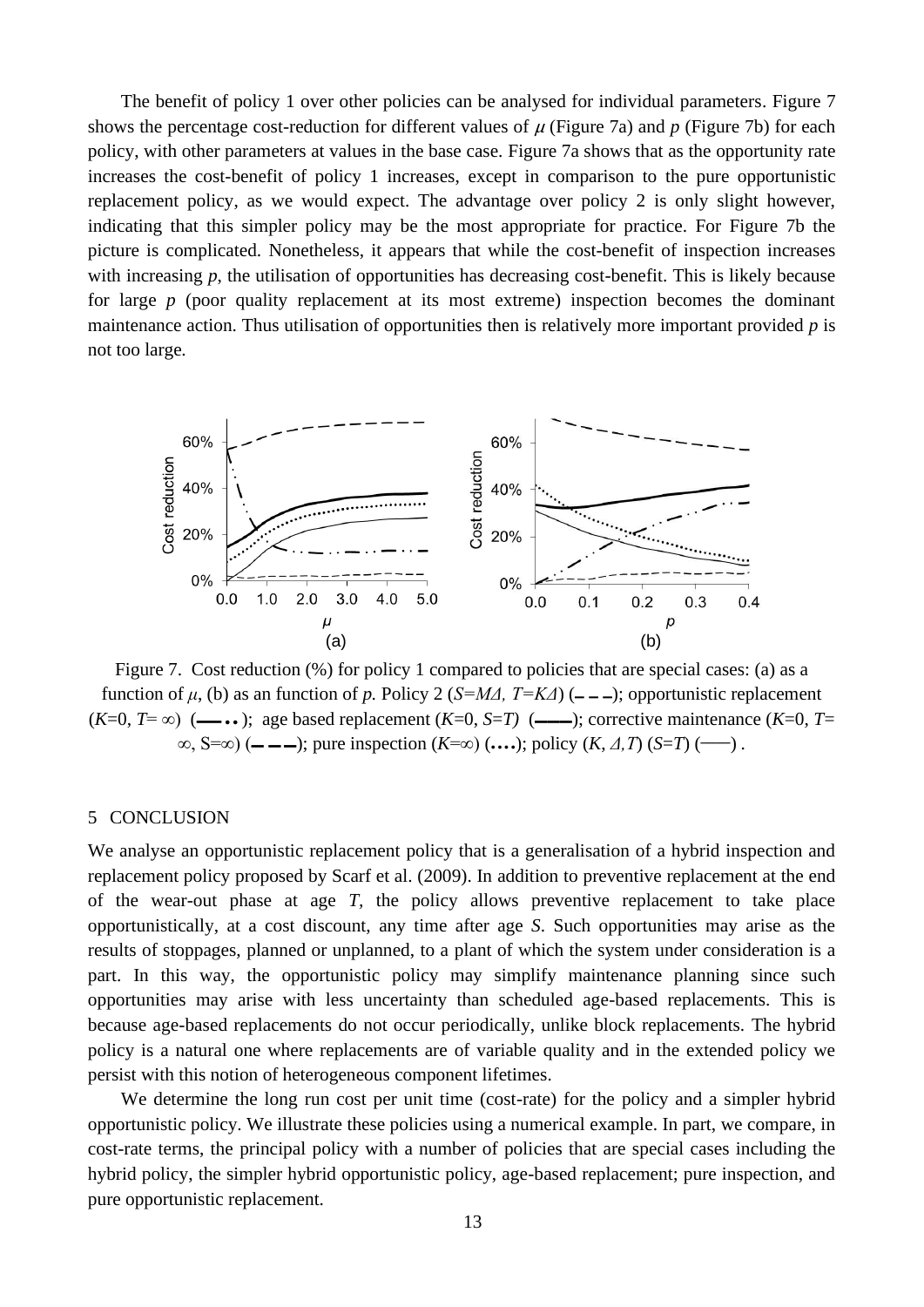While notionally the system of interest is a one-component system, implicitly this is part of a large multi-component system, and it is this greater part that generates the opportunities. Thus, the policy and model we propose are applicable to and offers benefits for the maintenance of multicomponent systems.

Summarising some of the finer points of detail about the proposed policy, we find that when the cost of opportunistic replacement is small relative to the cost of preventive replacement at the end of the wear-out phase and the rate of arrival of opportunities is relatively high, preventive replacement is no longer necessary. This is not surprising. Also, when the arrival of the defects for strong components is relatively unpredictable, the best policy may also be to only await an opportunity. Furthermore, we observe that when there is little information about defects the best policy is opportunistic replacement. On the other hand, if the quality of replacements is poor then the utilisation of opportunities is relatively less important.

Finally, we note that the cost advantage of the principal policy, policy 1, over the simpler hybrid opportunistic policy, policy 2, is only small, indicating that the simpler policy may be the most appropriate for practice.

For further research, we may focus on deeper analysis of the trade-off between the theoretical effectiveness and the ease of application in practice of a maintenance policy, by investigating in particular some further strategies that make maintenance policies more applicable. Another direction to consider is the use of multi-criteria analysis for applications to service systems, where the consequences of failure go beyond the cost dimension.

## ACKNOWLEDGEMENTS

The work of Cristiano Cavalcante and Rodrigo Lopes has been supported by CNPq (Brazilian Research Council).

## REFERENCES

- Attardi, L., Guida, M., & Pulcini, G. (2005). A mixed-Weibull regression model for the analysis of automotive warranty data*. Reliability Engineering & System Safety*, 87(2), 265-273.
- Barlow, R. E., & Proschan, F. (1996). *Mathematical Theory of Reliability*. Society for Industrial and Applied Mathematics.
- Berrade, M.D., Cavalcante, C.A.V., & Scarf, P.A. (2012). Maintenance scheduling of a protection system subject to imperfect inspection and replacement. *European Journal of Operational Research*, 218(3), 716-725.
- Berrade, M.D., Scarf, P.A., & Cavalcante, C.A.V. (2017). A study of postponed replacement in a delay time model. *Reliability Engineering & System Safety* (in press). [https://doi.org/10.1016/j.ress.2017.04.006.](https://doi.org/10.1016/j.ress.2017.04.006)
- Berrade, M,D,. Scarf, P.A,, Cavalcante, C.A.V., & Dwight, R.A. (2013) Imperfect inspection and replacement of a system with a defective state: a cost and reliability analysis. *Reliability Engineering and System Safety,* 120(1), 80-87.
- Budai, G., Dekker, R., & Nicolai, R.P. (2008) . *M*aintenance and production: A review of planning models*.* In Kobbacy K., Murthy D.N.P. (eds.) *Complex System Maintenance Handbook,*  Springer, pp.321-344.
- Castet, J-F., & Saleh, J.H. (2010). Single versus mixture Weibull distributions for nonparametric satellite reliability. *Reliability Engineering & System Safety*, 95(3), 295-300.
- Cavalcante, C.A.V., & Lopes, R.S. (2015). Multi-criteria model to support the definition of opportunistic maintenance policy: A study in a cogeneration system. *Energy*, 80(1), 32-40.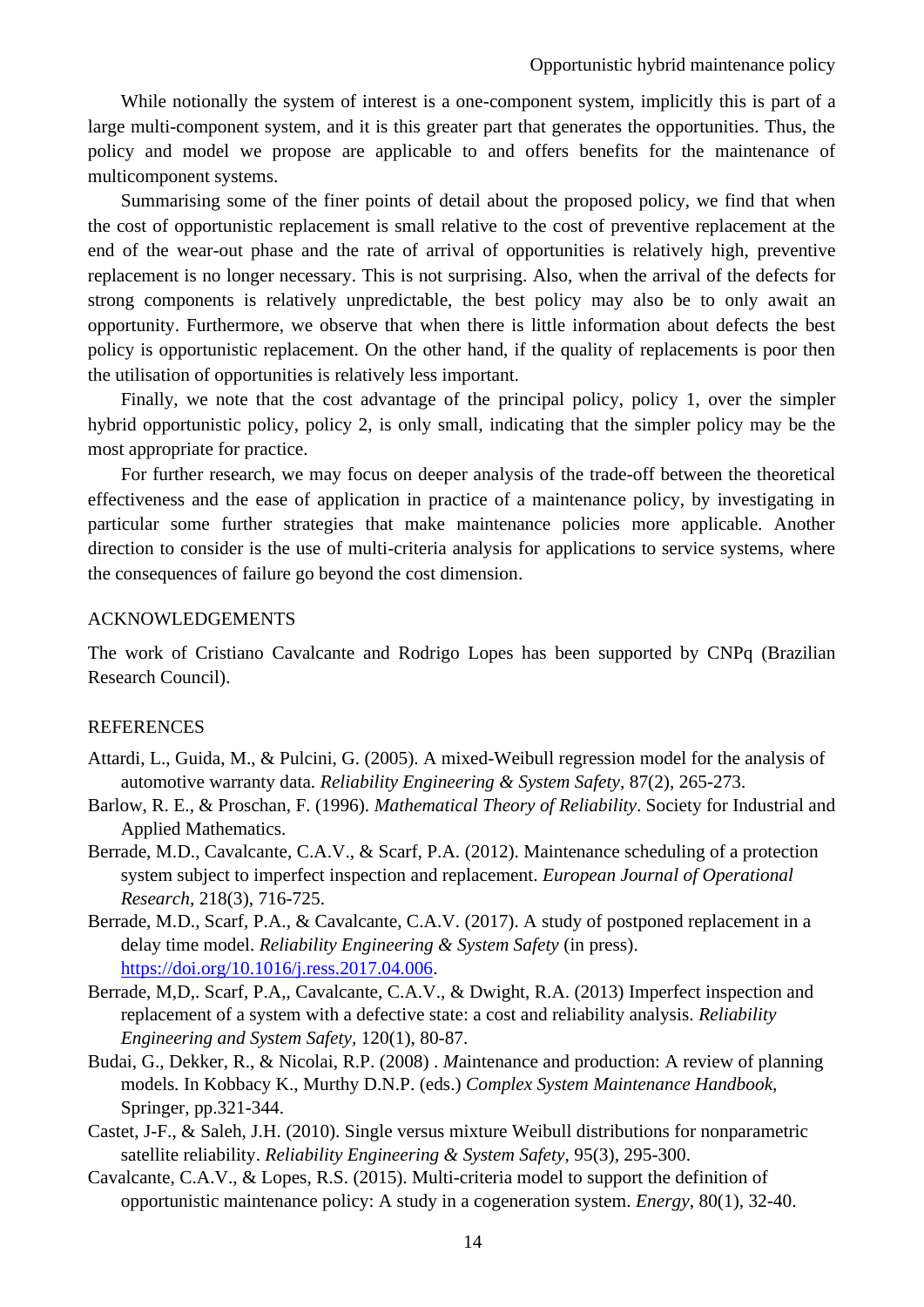- Christer, A.H. (1987). Delay-time model of reliability of equipment subject to inspection monitoring. *Journal of the Operational Research Society*, 38(4), 329-334.
- Christer, A.H. (1999). Developments in delay time analysis for modeling plant maintenance. *Journal of the Operational Research Society*, 50(11), 1120–1137
- Christer, A.H., & Wang, W. (1995). A delay-time based maintenance model for a multi-component system. *IMA Journal of Management Mathematics*, 6(2), 205-222.
- Dagpunar, J. S. (1996). A maintenance model with opportunities and interrupt replacement options. *Journal of the Operational Research Society*, 47(11), 1406-1409.
- De Almeida, A. T., Cavalcante, C. A. V., Alencar, M. H., Ferreira, R. J. P., de Almeida-Filho, A. T., & Garcez, T. V. (2015). *Multicriteria and multiobjective models for risk, reliability and maintenance decision analysis*. Springer.
- Dekker, R., & Smeitink, E. (1991) Opportunity-based block replacement. *European Journal of Operational Research*, 53(1), 46-63.
- Ding, F., & Tian, Z. (2011). Opportunistic maintenance optimization for wind turbine systems considering imperfect maintenance actions. *International Journal of Reliability, Quality and Safety Engineering*, 18(5), 463–481.
- Gales, T. (2015) Pump reliability in the food and beverage sectors. *Maintenance and Engineering,*  September 2015, pp.6-10.
- Garambaki, A.H.S., Thaduri, A., Seneviratne, A.M.N.D.B., & Kumar, U. (2016). Opportunistic inspection planning for railway emaintenance. *IFAC-PapersOnLine*, 49(28), 197-202.
- Hu, J., & Zhang, L. (2014). Risk based opportunistic maintenance model for complex mechanical systems. *Expert Systems with Applications*, 41(6), 3105-3115.
- Laggoune, R., Chateauneuf, A., & Aissani, D. (2010). Impact of few failure data on the opportunistic replacement policy for multi-component systems. *Reliability Engineering & System Safety*, 95(2), 108–119.
- Lee, H., & Cha, J. H. (2016). New stochastic models for preventive maintenance and maintenance optimization. *European Journal of Operational Research*, 255(1), 80-90.
- Lee, H., Cha, J. H., & Finkelstein, M. (2016). On information-based warranty policy for repairable products from heterogeneous population. *European Journal of Operational Research*, 253(1), 204-215.
- Mohamed-Salah, A-K.D., & Ali, G. (1999). A simulation model for opportunistic maintenance strategies. In *Proceedings of International Congress of Energy Technologies and Factory Automation*, Vol.1, Barcelona, 703–708.
- Nilsson, J., Wojciechowski, A., Strömberg, A-B., Patriksson, M., & Bertling, L. (2009). An opportunistic maintenance optimization model for shaft seals in feed-water pump systems in nuclear power plants. In *2009 IEEE Bucharest Power Tech.*
- Peng, H. & Zhu, Q. (2017). Approximate evaluation of average downtime under an integrated approach of opportunistic maintenance for multi-component systems. *Computers & Industrial Engineering*, 109, pp 335-346.
- Ross, S (1996) *Stochastic Processes,* Wiley, New York.
- Scarf, P.A. (1997). On the application of mathematical models in maintenance, *European Journal of Operational Research*, 99(3), 493-506.
- Scarf, P.A., & Cavalcante, C.A.V. (2010). Hybrid block replacement and inspection policies for a multi-component system with heterogeneous component lives. *European Journal of Operational Research,* 206(2), 384-394.
- Scarf, P.A., & Cavalcante, C.A.V. (2012). Modelling quality in replacement and inspection maintenance. *International Journal of Production Economics*, 135(1), 372-381.